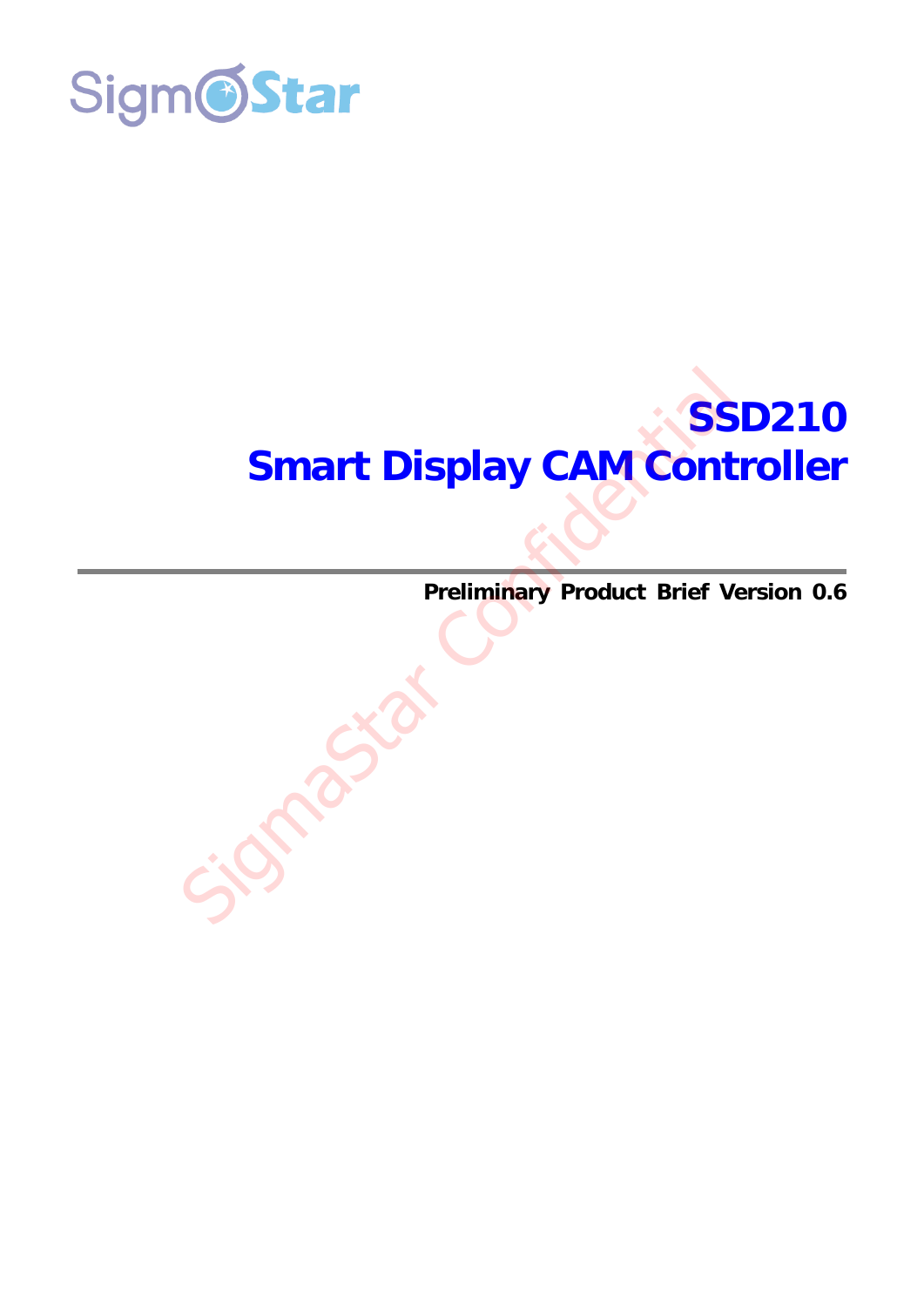



© 2021 SigmaStar Technology. All rights reserved.

SigmaStar Technology makes no representations or warranties including, for example but not limited to, warranties of merchantability, fitness for a particular purpose, non-infringement of any intellectual property right or the accuracy or completeness of this document, and reserves the right to make changes without further notice to any products herein to improve reliability, function or design. No responsibility is assumed by SigmaStar Technology arising out of the application or use of any product or circuit described herein; neither does it convey any license under its patent rights, nor the rights of others.

SigmaStar is a trademark of SigmaStar Technology. Other trademarks or names herein are only for identification purposes only and owned by their respective owners.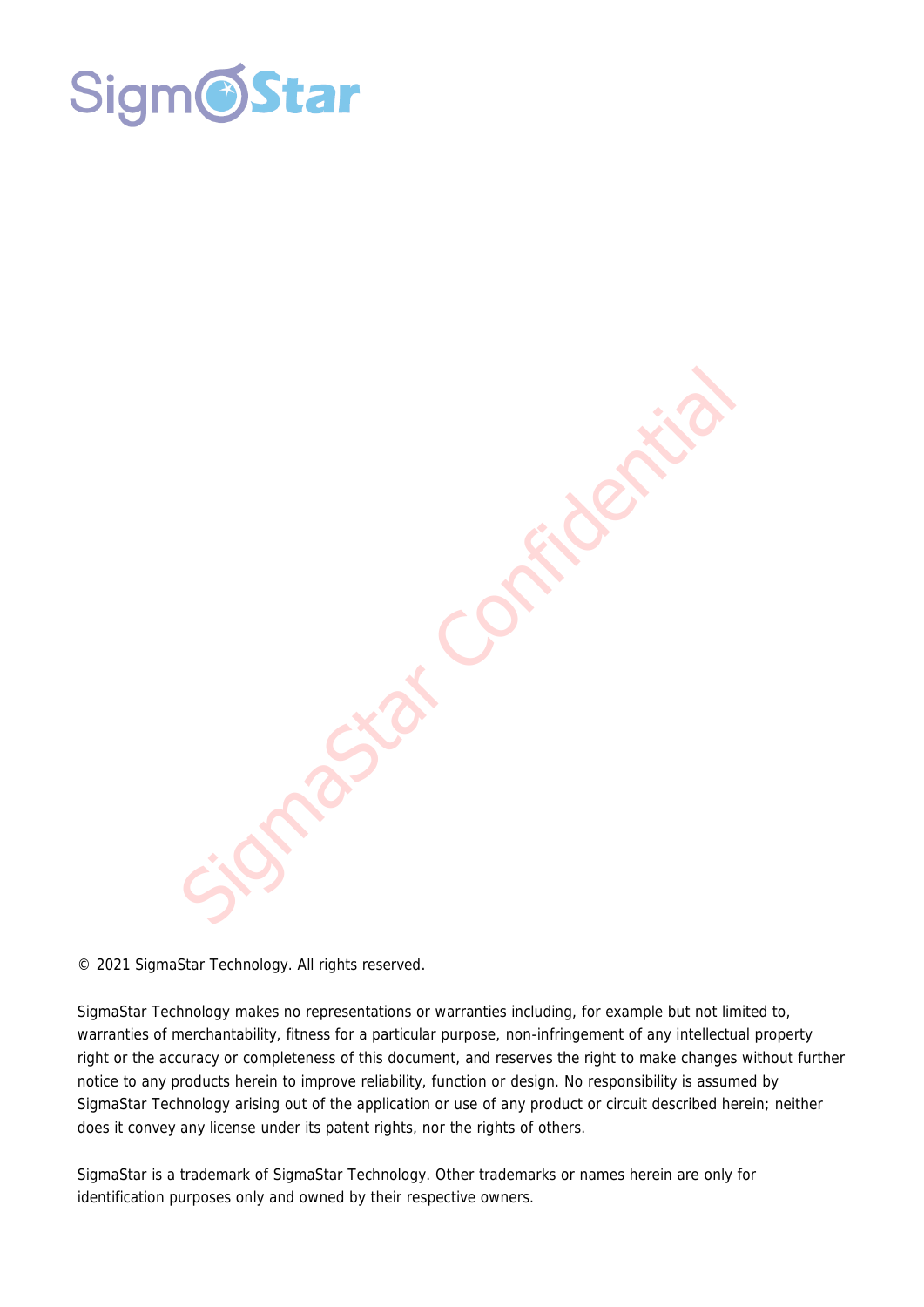

#### **REVISION HISTORY**

| Revision No. | Description                                                                                                                                                                 | Date       |
|--------------|-----------------------------------------------------------------------------------------------------------------------------------------------------------------------------|------------|
| 0.1          | Initial release<br>$\bullet$                                                                                                                                                | 10/15/2020 |
| $0.2\,$      | Removed Ethernet support<br>$\bullet$                                                                                                                                       | 12/28/2020 |
| 0.3          | Updated Signal Description by adding Power Domain information<br>Updated ambient operation temperature range<br>Added Minimum Order Quantity and Moisture Sensitivity Level | 01/21/2021 |
| 0.4          | Added Hardware Power Sequence Procedure and MSPI Operation<br>Example                                                                                                       | 02/26/2021 |
| 0.5          | Added MIPI sensor support<br>$\bullet$                                                                                                                                      | 08/05/2021 |
| 0.6          | Added Thermal Resistance data                                                                                                                                               | 12/14/2021 |
|              |                                                                                                                                                                             |            |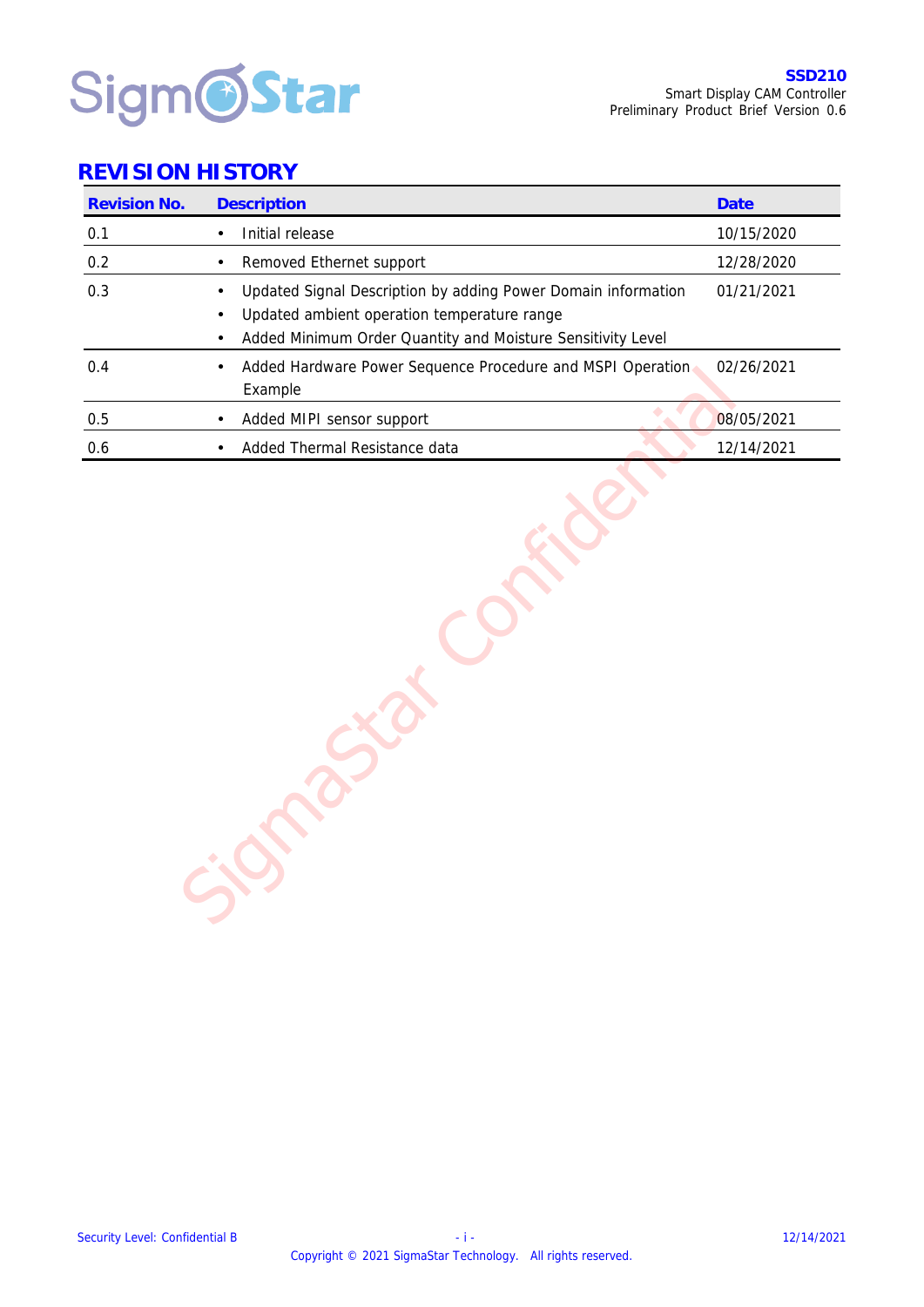# **Sigm@Star**

# **FEATURES**

- **High Performance Processor Core** 
	- ARM Cortex-A7 Dual Core up to 1 GHz
	- 16KB I-Cache/16KB D-Cache/128KB L2-Cache
	- Neon and FPU
	- Memory Management Unit for Linux support
	- DMA Engine
- **Image/Video Processor** 
	- Supports max. two MIPI interfaces with 2 or 1 data lane and 2 clock lanes, up to 1.5GHz
	- Supports 8-bit BT.656 parallel interface
	- ISP processing performance up to 1920x1080p30
	- Bad pixel compensation
	- Temporal-domain Noise Reduction (3DNR)
	- Bayer domain Spatial-domain Noise Reduction (2DNR)
	- Bayer domain filter to remove purple false color in highlight regions
	- Optical black correction
	- Lens shading compensation
	- Auto White Balance (AWB) / Auto Exposure (AE) / Auto Focus (AF)
	- CFA color interpolation
	- Color correction
	- Gamma correction
	- Video stabilization
	- Frame buffer data compression and decompression to save memory bandwidth
	- Wide Dynamic Range (WDR) with local tone mapping
- **JPEG Encoder** 
	- Supports JPEG baseline encoding
	- Supports YUV422 or YUV420 formats
	- Supports max. resolution 720p (1280x720) with 30fps
- **Display Subsystem** 
	- Built-in contrast, brightness, sharpness, and saturation, 3D NR, Gamma control
- TTL output up to 1280x800 60fps with RGB565 or RGB666 format
- BT.656 output up to 720p60
- Serial RGB up to 800x600 60fps
- Supports SPI panel, clock frequency up to 54MHz
- Supports FHD graphic layer with Index 4/8, ARGB1555/ARGB4444/ARGB8888, and RGB565 format Confidence and Sigman Confidential Confidential Confidential Confidential Confidential Confidential Confidential Confidential Confidential Confidential Confidential Confidential Confidential Confidential Confidential Conf
	- Supports UI/OSD layer with max. resolution 1280x800
	- **2D Graphics Engine** 
		- Line draw
		- Rectangle/gradient rectangle fill
		- Bitblt/Stretch Bitblt/Italic Bitblt
		- Palette mode (1/2/4/8-bit)
		- Format transformation
		- Color space conversion
		- Clipping
		- Alpha blending
		- Rotation/Mirror
		- Dither
	- Audio Processor
		- Two stereo DMIC inputs
		- I2S TDM 8-channel, RX 2/4/8 channels, TX 2 channels
		- One mono DAC for lineout
		- I2S supports 8K/16K/32K/48K/96KHz sampling rate audio recording
	- NOR/NAND Flash Interface
		- Fmbedded 1/2/4-bit SPI-NOR / NAND flash with two chip selects
	- SDIO 2.0 Interface
		- Compatible with SDIO spec. 2.0, data bus 1/4 bit mode
		- Compatible with SD spec. 2.0, data bus 1/4 bit mode
	- USB 2.0 Interface
		- One USB2.0 configurable host and device
			- − Host mode supports EHCI specification
			- − Device mode supports 4 end points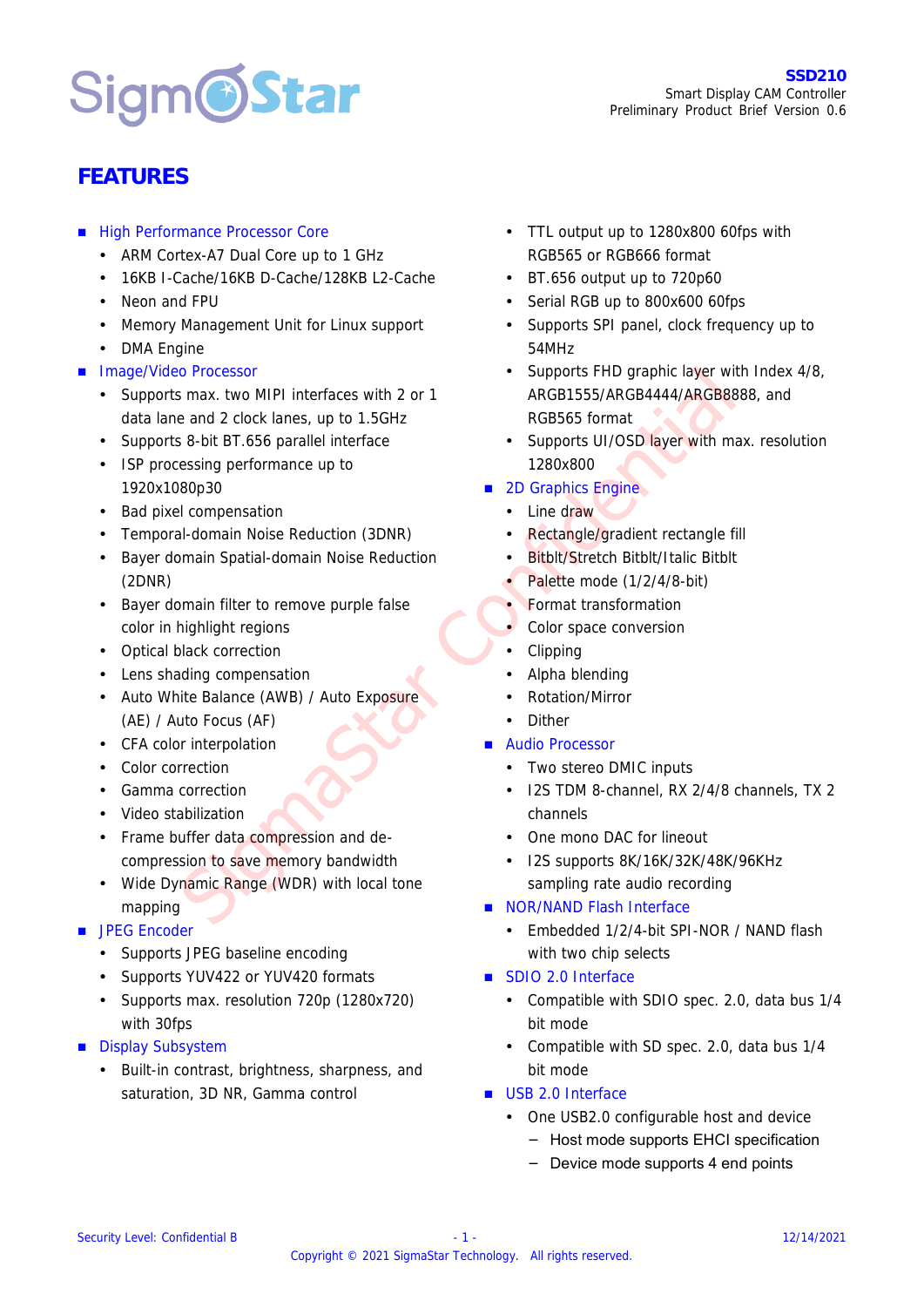# **Sigm@Star**

- **DRAM Memory** 
	- Supports 16-bit 64MB DDR2 memory with max. 1333Mbps
	- Supports auto-refresh and self-refresh mode
- Security Engines
	- Supports AES/DES/3DES/RSA/SHA-I/SHA-256
	- Supports secure booting
- Boot options
	- ROM
	- SPI NOR
	- SPI NAND with FCC
	- $\cdot$  USB
- **Peripherals** 
	- Dedicated GPIOs for system control
	- Four PWM outputs
- Three generic UARTs and one fast UART with flow control ID with ECC<br>
ID with ECC<br>
Discriming the Confident Experiment CONFIDED<br>
Browser Consumption: TBD<br>
Leckage<br>
Browser Consumption: TBD<br>
Moutputs<br>
Moutputs<br>
Moutputs<br>
Moutputs<br>
Moutputs<br>
Moutputs<br>
Moutputs<br>
Moutputs<br>
Moutputs<br>
	- Three generic timers and one watchdog timer
	- Two SPI masters
	- Two I2C masters
- **Miscellaneous** 
	- Built-in eFuse with 1024-bit to store device ID, AES key, chip configurations, etc.
	- Built-in power on reset (POR)
	- Built-in SAR ADC with 3-channel analog inputs for different kinds of applications
- Operating Voltage Range
	- Core: 0.9V
	- $\bullet$  I/O: 1.8V ~ 3.3V
	- DRAM: 1.8V (DDR2)
	- Power Consumption: TBD.
	- Operation temperature -20°C ~ 85°C
- **Package** 
	- 68-pin QFN, 7mm x 7mm
	- Moisture Sensitivity Level: 3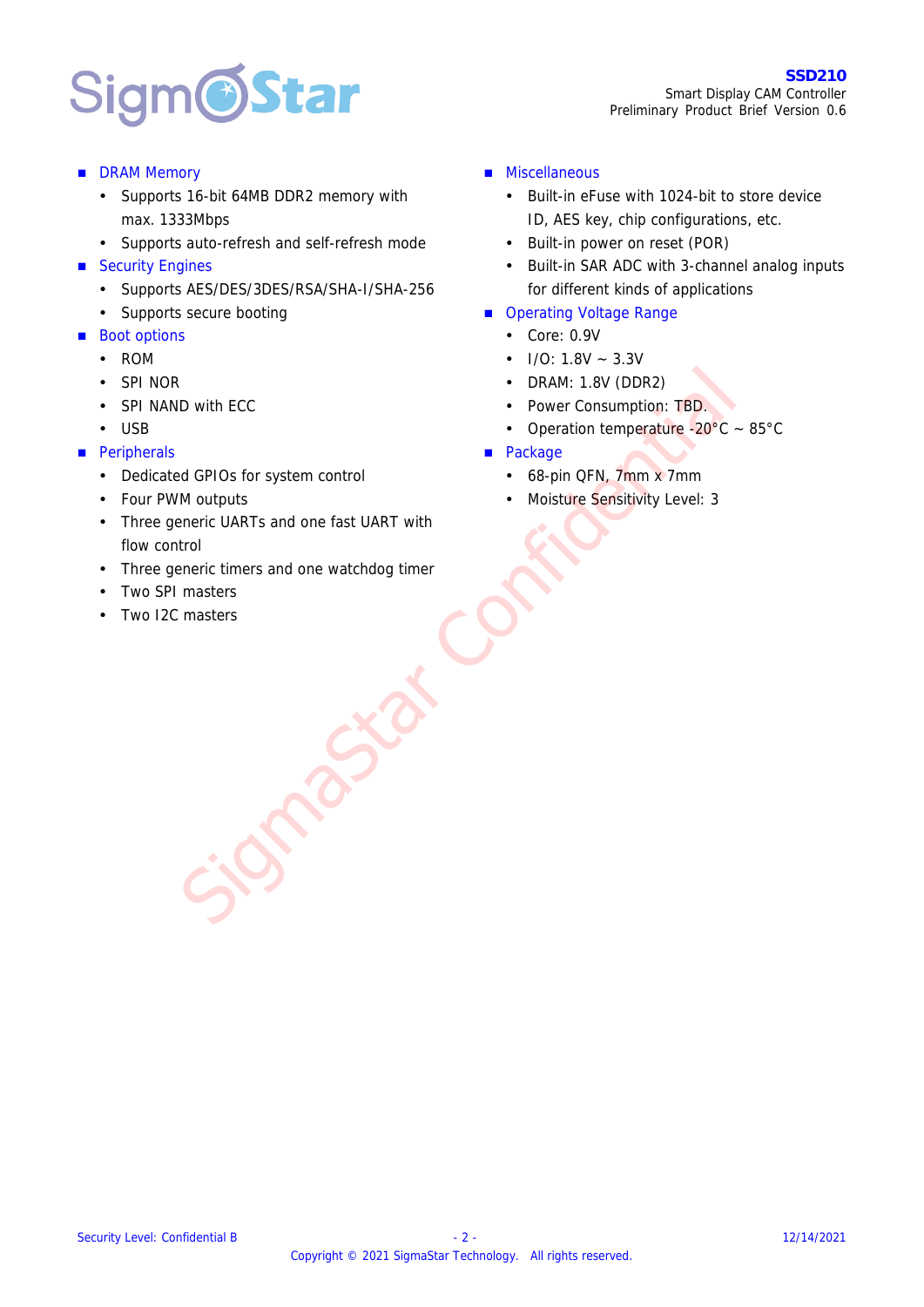

# **BLOCK DIAGRAM**

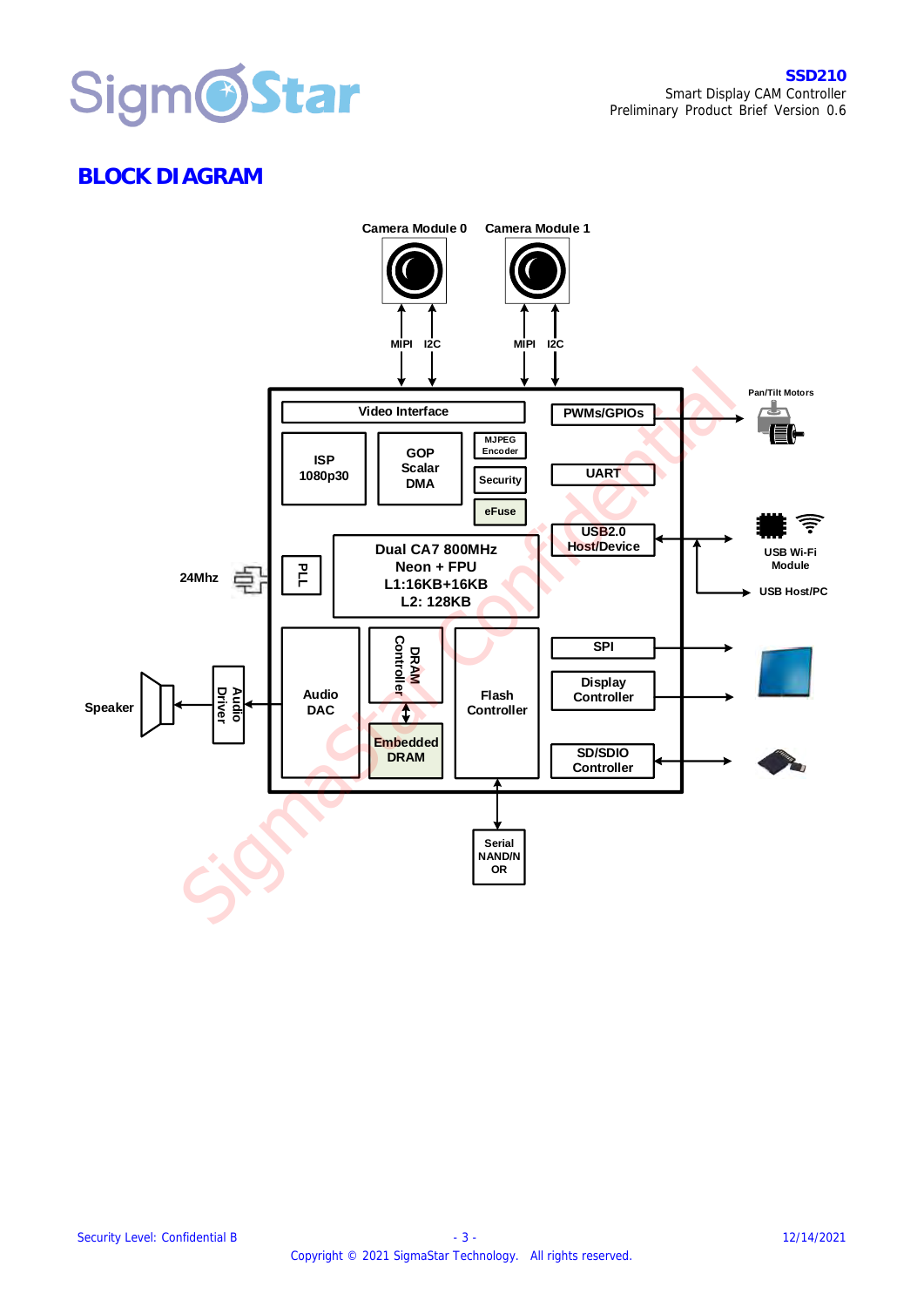

#### **GENERAL DESCRIPTION**

The SSD210 is a highly integrated SOC product for face access and smart display applications.

Based on ARM Cortex-A7 dual-core, the SSD210 integrates image sensor interface, advanced ISP, high performance JPEG encoder, 2D graphics engine, TTL/serial RGB display with adjustable picture quality engine and other useful peripherals.

A typical utilization of the SSD210 application processor is demonstrated in the block diagram. The completed system includes NOR/NAND flash, DRAM, SD card, and USB port, and diversified audio connection. Before output to the panel, the images can be enhanced with respect to brightness/contrast/saturation/sharpness to give the best picture quality.

The NOR or NAND flash is usually reserved for operating system and application software. Moreover, other peripherals like SAR ADC, Audio DAC, UARTs, PWMs, GPIOs and SPI are supported to realize applications with maximal flexibility.

The SSD210 supports secure booting and personalization authentication mechanism for securing system. The AES/DES/3DES cipher engines could also help encrypt the compressed video/audio streams for privacy protection.

The SSD210, powered by SigmaStar Technology, comes with a complete hardware platform and software SDK, allowing customers to speed up "Time-to-Market."

Sigma<br>Sigma<br>Sigma<br>Star Confidential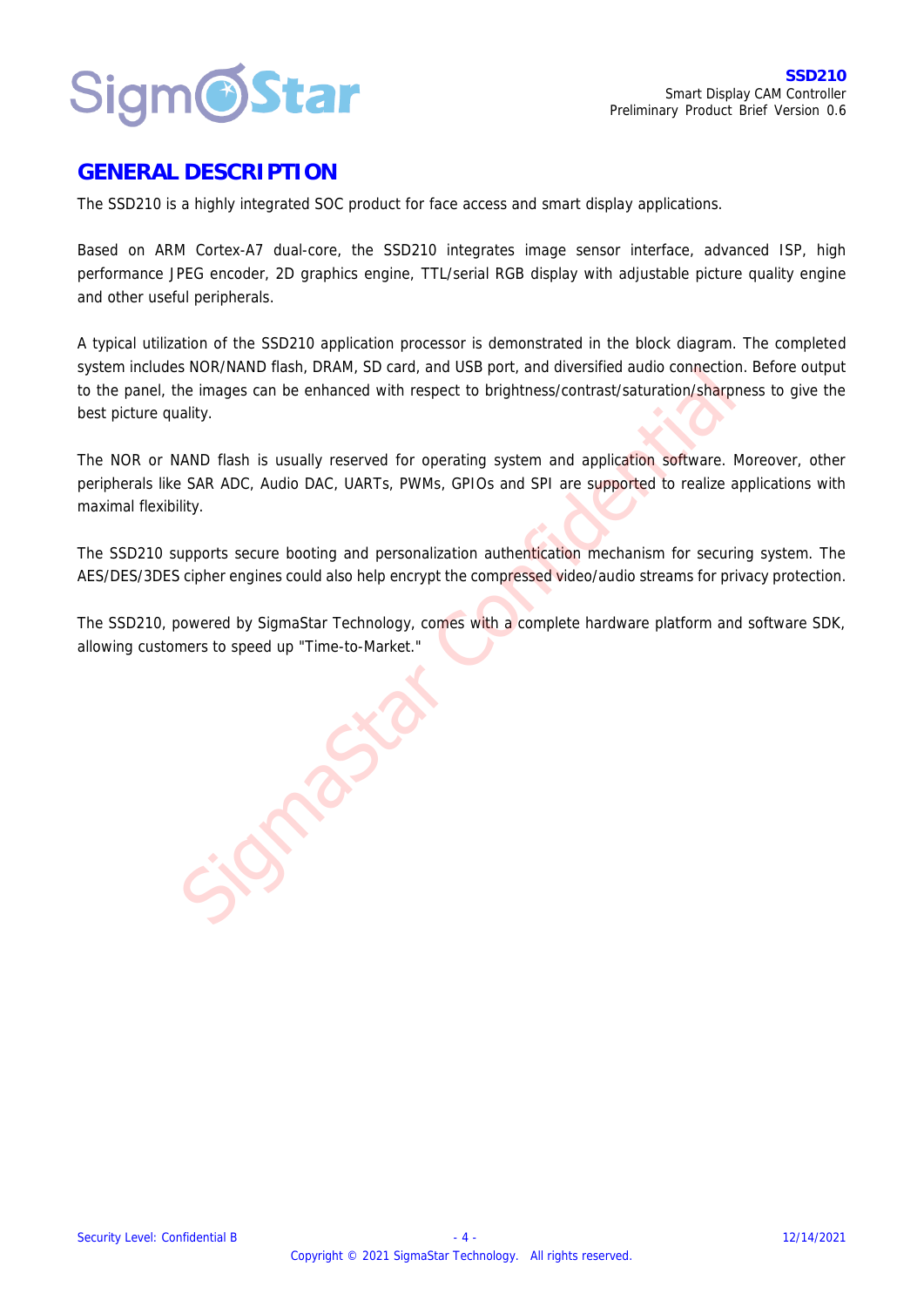

#### **PIN DIAGRAM**

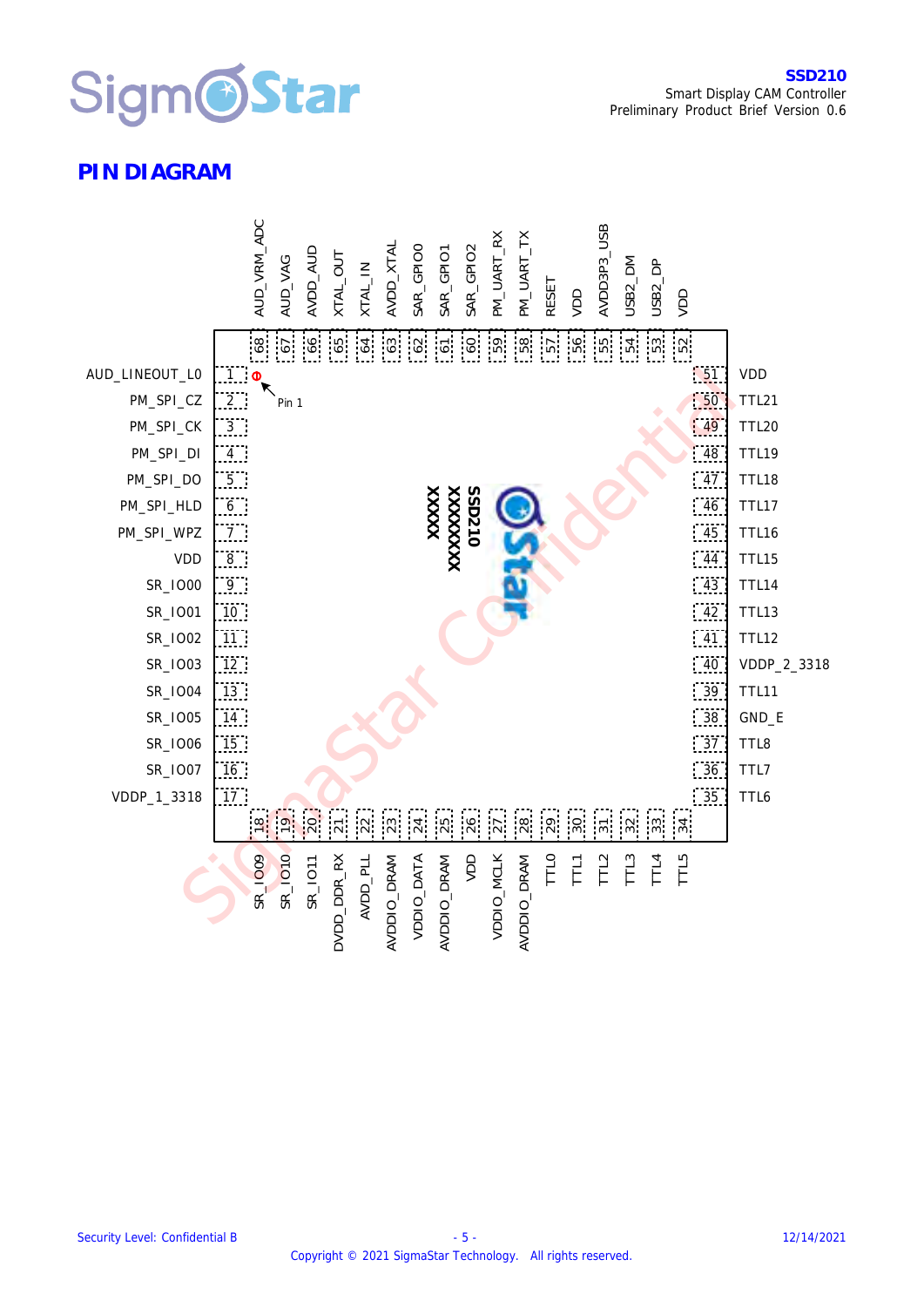

## **SIGNAL DESCRIPTION**

| <b>Signal Name</b>     | Power                                               | Pin                                                                                 |                  |                |  |  |
|------------------------|-----------------------------------------------------|-------------------------------------------------------------------------------------|------------------|----------------|--|--|
|                        | <b>Type</b>                                         |                                                                                     | Domain           | Location       |  |  |
| System Reset Interface |                                                     |                                                                                     |                  |                |  |  |
| <b>RESET</b>           |                                                     | System Reset<br>(Active High)                                                       | AVDD_XTAL        | 57             |  |  |
| Debug UART Interface   |                                                     |                                                                                     |                  |                |  |  |
| PM_UART_RX             |                                                     | Debug UART Receive Data Input with Pull<br>Up Resistor /<br>Slave I2C Serial Clock  | AVDD_XTAL        | 59             |  |  |
| PM_UART_TX             | $\circ$                                             | Debug UART Transmit Data Output with<br>Pull Up Resistor /<br>Slave I2C Serial Data | <b>AVDD_XTAL</b> | 58             |  |  |
| System Interface       |                                                     |                                                                                     |                  |                |  |  |
| XTAL_IN                |                                                     | 24MHz Crystal Input                                                                 | AVDD_XTAL        | 64             |  |  |
| XTAL_OUT               | $\bigcirc$                                          | 24MHz Crystal Output                                                                | AVDD XTAL        | 65             |  |  |
| SPI Flash Interface    |                                                     |                                                                                     |                  |                |  |  |
| PM_SPI_CZ              | SPI Flash Chip Select<br>$\bigcirc$<br>(Active Low) |                                                                                     |                  |                |  |  |
| PM_SPI_CK              | $\bigcirc$                                          | SPI Flash Clock                                                                     | AVDD_XTAL        | 3              |  |  |
| PM_SPI_DI              | O                                                   | SPI Flash Serial Data To Device (MOSI)                                              | AVDD_XTAL        | $\overline{4}$ |  |  |
| PM_SPI_DO              |                                                     | SPI Flash Serial Data From Device (MISO)                                            | AVDD_XTAL        | 5              |  |  |
| PM_SPI_WPZ             | $\bigcirc$                                          | SPI Flash Write Protect                                                             | AVDD_XTAL        | $\overline{7}$ |  |  |
| PM_SPI_HLD             | $\bigcirc$                                          | <b>SPI Flash Hold</b>                                                               | AVDD_XTAL        | 6              |  |  |
| SAR_GPIO0              |                                                     | General Purpose Input/Output or<br>Muxed to SARADC Input Channel 0                  | AVDD_XTAL        | 62             |  |  |
| SAR_GPIO1              |                                                     | General Purpose Input/Output or<br>Muxed to SARADC Input Channel 1                  | AVDD_XTAL        | 61             |  |  |
| SAR_GPIO2              |                                                     | General Purpose Input/Output or<br>Muxed to SARADC Input Channel 2                  | AVDD_XTAL        | 60             |  |  |
| Image Sensor Interface |                                                     |                                                                                     |                  |                |  |  |
| SR_IO00                | 1/O                                                 | Sensor General Purpose Input/Output 0                                               | VDDP_1_3318      | $\circ$        |  |  |
| SR_I001                | 1/O                                                 | Sensor General Purpose Input/Output 1                                               | VDDP_1_3318      | 10             |  |  |
| SR_IO02                | 1/O                                                 | Sensor General Purpose Input/Output 2                                               | VDDP_1_3318      | 11             |  |  |
| SR_IO03                | 1/O                                                 | Sensor General Purpose Input/Output 3                                               | VDDP_1_3318      | 12             |  |  |
| SR_IO04                | 1/O                                                 | Sensor General Purpose Input/Output 4                                               | VDDP_1_3318      | 13             |  |  |
| SR_IO05                | 1/O                                                 | Sensor General Purpose Input/Output 5                                               | VDDP_1_3318      | 14             |  |  |
| SR_IO06                | 1/O                                                 | Sensor General Purpose Input/Output 6                                               | VDDP_1_3318      | 15             |  |  |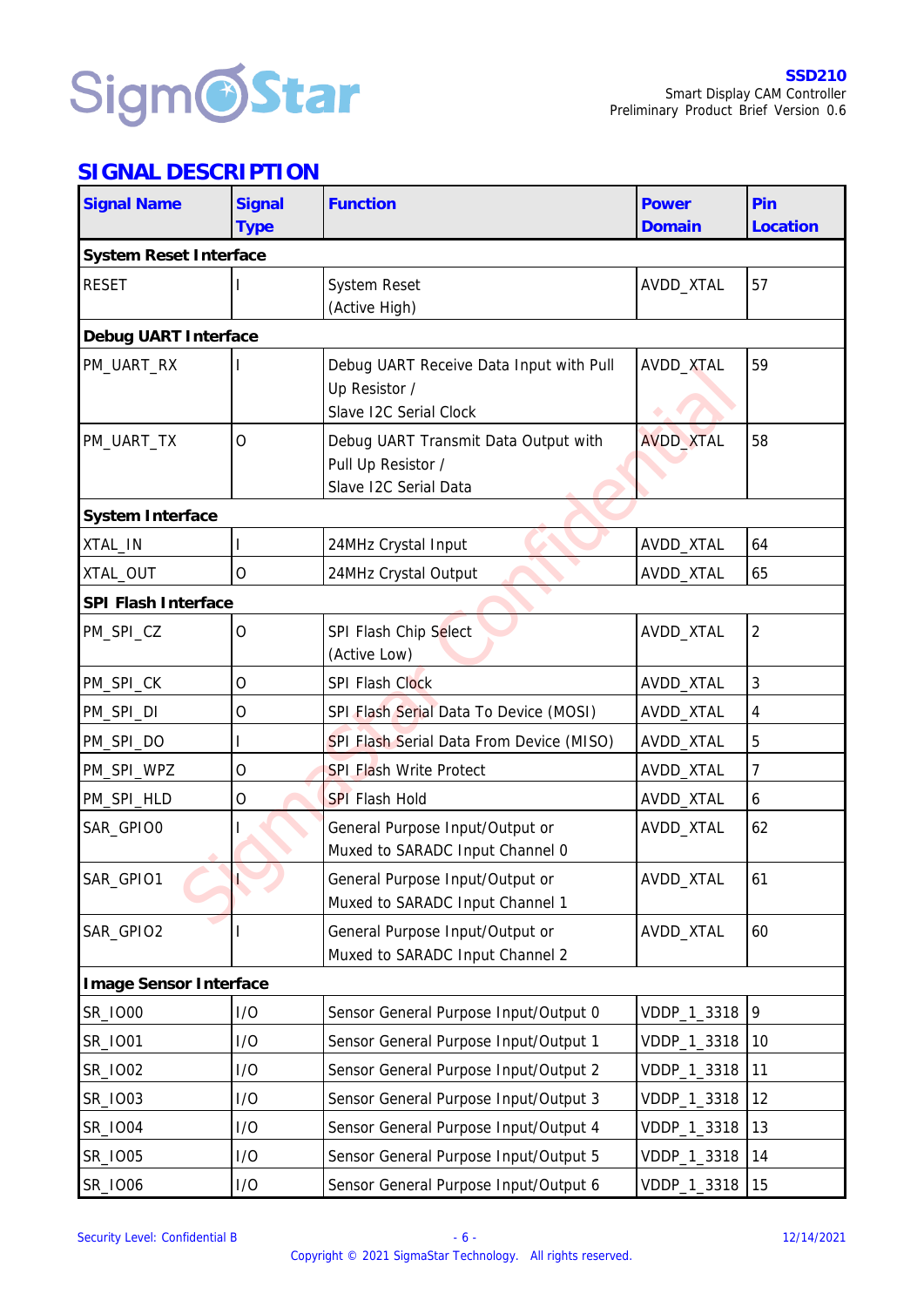

| <b>Signal Name</b>   | Signal      | Function                                       | Power       | Pin      |
|----------------------|-------------|------------------------------------------------|-------------|----------|
|                      | <b>Type</b> |                                                | Domain      | Location |
| SR_IO07              | 1/O         | Sensor General Purpose Input/Output 7          | VDDP_1_3318 | 16       |
| SR 1009              | 1/O         | Sensor General Purpose Input/Output 9          | VDDP_1_3318 | 18       |
| SR_IO10              | 1/O         | Sensor General Purpose Input/Output 10         | VDDP_1_3318 | 19       |
| SR_I011              | 1/O         | Sensor General Purpose Input/Output 11         | VDDP_1_3318 | 20       |
| <b>TTL Interface</b> |             |                                                |             |          |
| <b>TTLO</b>          | 1/O         | Parallel LCDGeneral Purpose Input/Output 0     | VDDP_2_3318 | 29       |
| TTL1                 | 1/O         | Parallel LCDGeneral Purpose Input/Output 1     | VDDP_2_3318 | 30       |
| TTL <sub>2</sub>     | 1/O         | Parallel LCDGeneral Purpose Input/Output 2     | VDDP_2_3318 | 31       |
| TTL3                 | 1/O         | Parallel LCDGeneral Purpose Input/Output 3     | VDDP_2_3318 | 32       |
| TTL4                 | 1/O         | Parallel LCDGeneral Purpose Input/Output 4     | VDDP_2_3318 | 33       |
| TTL5                 | 1/O         | Parallel LCDGeneral Purpose Input/Output 5     | VDDP_2_3318 | 34       |
| TTL6                 | 1/O         | Parallel LCDGeneral Purpose Input/Output 6     | VDDP_2_3318 | 35       |
| TTL7                 | 1/O         | Parallel LCDGeneral Purpose Input/Output 7     | VDDP_2_3318 | 36       |
| TTL8                 | 1/O         | Parallel LCDGeneral Purpose Input/Output 8     | VDDP_2_3318 | 37       |
| TTL11                | 1/O         | Parallel LCDGeneral Purpose Input/Output<br>11 | VDDP_2_3318 | 39       |
| <b>TTL12</b>         | 1/O         | Parallel LCDGeneral Purpose Input/Output<br>12 | VDDP_2_3318 | 41       |
| TTL13                | 1/O         | Parallel LCDGeneral Purpose Input/Output<br>13 | VDDP_2_3318 | 42       |
| TTL14                | 1/O         | Parallel LCDGeneral Purpose Input/Output<br>14 | VDDP_2_3318 | 43       |
| TTL15                | 1/O         | Parallel LCDGeneral Purpose Input/Output<br>15 | VDDP_2_3318 | 44       |
| TTL16                | 1/O         | Parallel LCDGeneral Purpose Input/Output<br>16 | VDDP_2_3318 | 45       |
| TTL17                | 1/O         | Parallel LCDGeneral Purpose Input/Output<br>17 | VDDP_2_3318 | 46       |
| TTL18                | 1/O         | Parallel LCDGeneral Purpose Input/Output<br>18 | VDDP_2_3318 | 47       |
| <b>TTL19</b>         | 1/O         | Parallel LCDGeneral Purpose Input/Output<br>19 | VDDP_2_3318 | 48       |
| <b>TTL20</b>         | 1/O         | Parallel LCDGeneral Purpose Input/Output<br>20 | VDDP_2_3318 | 49       |
| <b>TTL21</b>         | 1/O         | Parallel LCDGeneral Purpose Input/Output<br>21 | VDDP_2_3318 | 50       |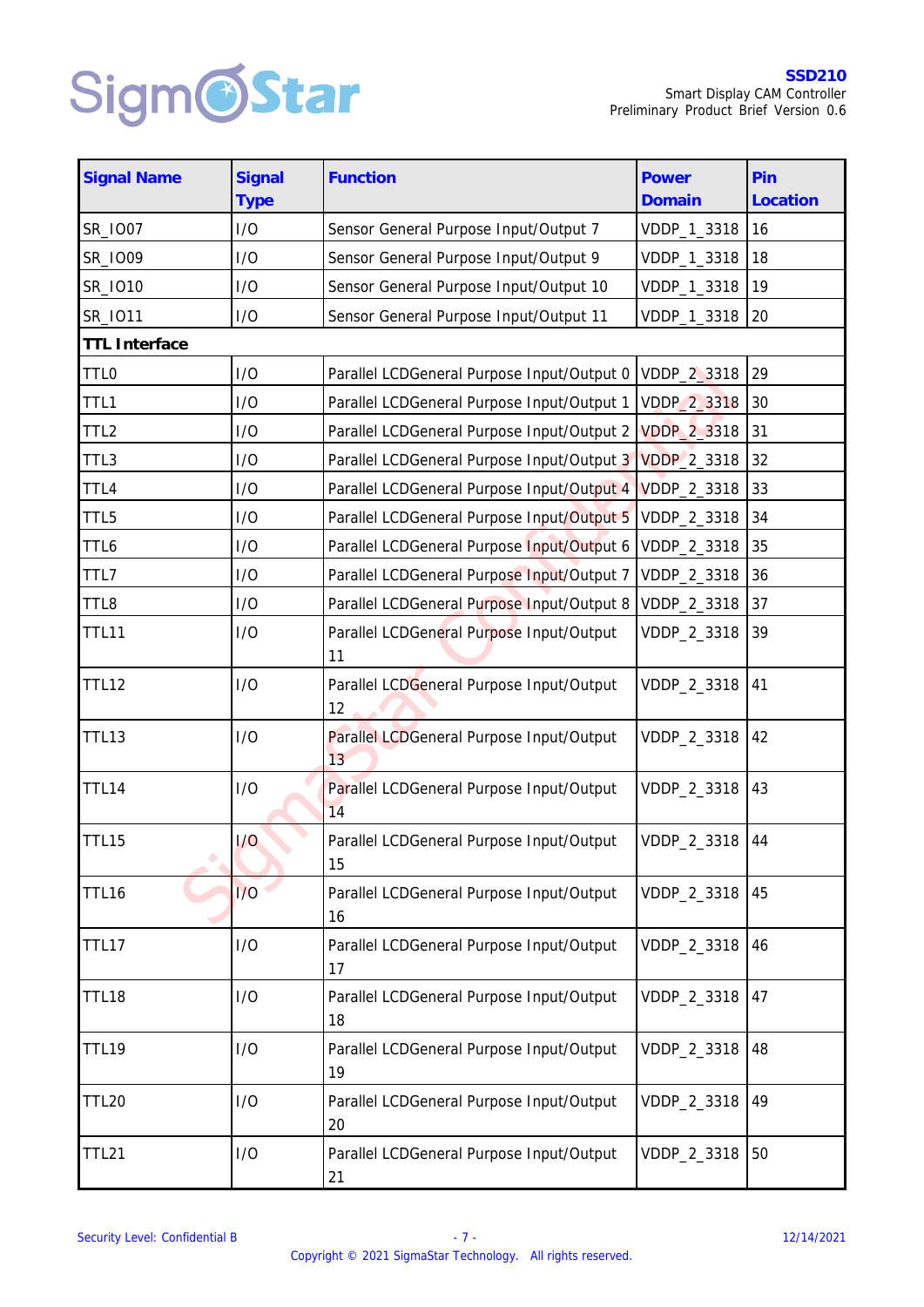

| <b>Signal Name</b>       | Signal<br><b>Type</b> | Function                                           | Power<br>Domain | Pin<br>Location      |  |  |  |  |  |
|--------------------------|-----------------------|----------------------------------------------------|-----------------|----------------------|--|--|--|--|--|
| Audio Line Out Interface |                       |                                                    |                 |                      |  |  |  |  |  |
| AUD_LINEOUT_L0           | Ω                     | Audio Left Channel Line Output                     | AVDD_AUD        | $\mathbf{1}$         |  |  |  |  |  |
| AUD_VAG                  | $\bigcirc$            | Audio Reference Voltage from 1/2<br>AVDD_AUD       | AVDD_AUD<br>67  |                      |  |  |  |  |  |
| AUD_VRM_ADC              |                       | Audio Reference Voltage for ADC                    | AVDD_AUD        | 68                   |  |  |  |  |  |
| USB 2.0 Interface        |                       |                                                    |                 |                      |  |  |  |  |  |
| USB2_DM                  | 1/O                   | USB 2.0 Differential Pair, Negative                | AVDD3P3_USB     | 54                   |  |  |  |  |  |
| USB2_DP                  | 1/O                   | USB 2.0 Differential Pair, Positive                | AVDD3P3_USB 53  |                      |  |  |  |  |  |
| Power pins               |                       |                                                    |                 |                      |  |  |  |  |  |
| VDD                      | Core Power            | Digital Core Power                                 |                 | 8, 26, 51,<br>52, 56 |  |  |  |  |  |
| DVDD_DDR_RX              | Core Power            | Digital Power for DDR RX LDO (0.1uF CAP<br>to GND) |                 | 21                   |  |  |  |  |  |
| VDDIO_DATA               | <b>DDR Power</b>      | IO Power for DDR Data                              |                 | 24                   |  |  |  |  |  |
| VDDIO_MCLK               | <b>DDR Power</b>      | IO Power for DDR Clock                             |                 | 27                   |  |  |  |  |  |
| AVDDIO_DRAM              | <b>DDR Power</b>      | IO Power for embedded DRAM                         |                 | 23, 25, 28           |  |  |  |  |  |
| VDDP_1_3318              | 1.8V/3.3V<br>Power    | Digital Input/Output Power for Domain 1            |                 | 17                   |  |  |  |  |  |
| VDDP_2_3318              | 1.8V/3.3V<br>Power    | Digital Input/Output Power for Domain 2            |                 | 40                   |  |  |  |  |  |
| AVDD_PLL                 | 3.3V Power            | Analog Power for PLL                               |                 | 22                   |  |  |  |  |  |
| AVDD_XTAL                | 3.3V Power            | Analog Power for XTAL                              |                 | 63                   |  |  |  |  |  |
| AVDD3P3_USB              | 3.3V Power            | Analog Power for USB2.0                            |                 | 55                   |  |  |  |  |  |
| AVDD_AUD                 | 3.3V Power            | Analog Power for Audio                             |                 | 66                   |  |  |  |  |  |
| GND_E                    | GND                   | Ground                                             |                 | 38                   |  |  |  |  |  |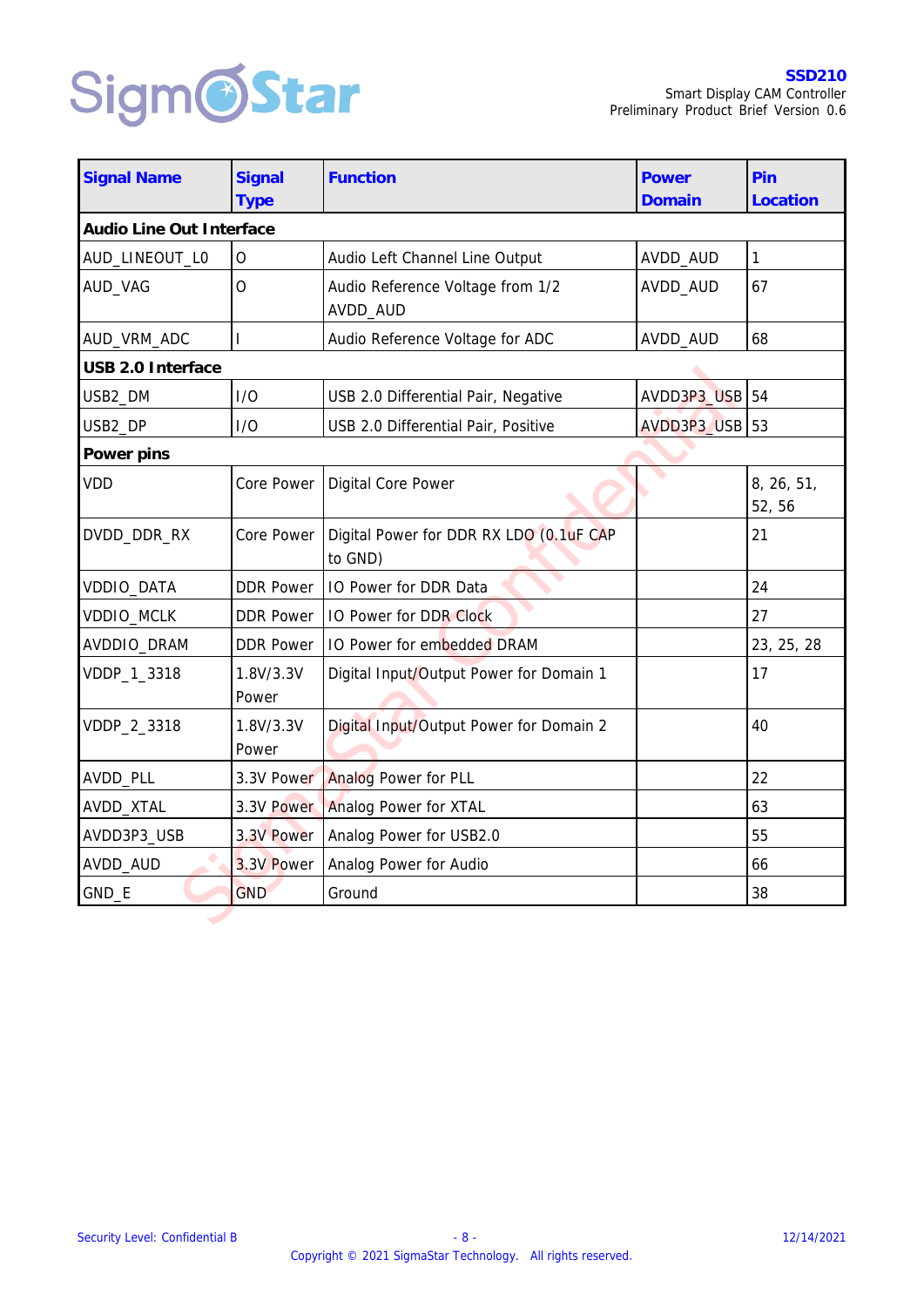

# **MECHANICAL DIMENSIONS**

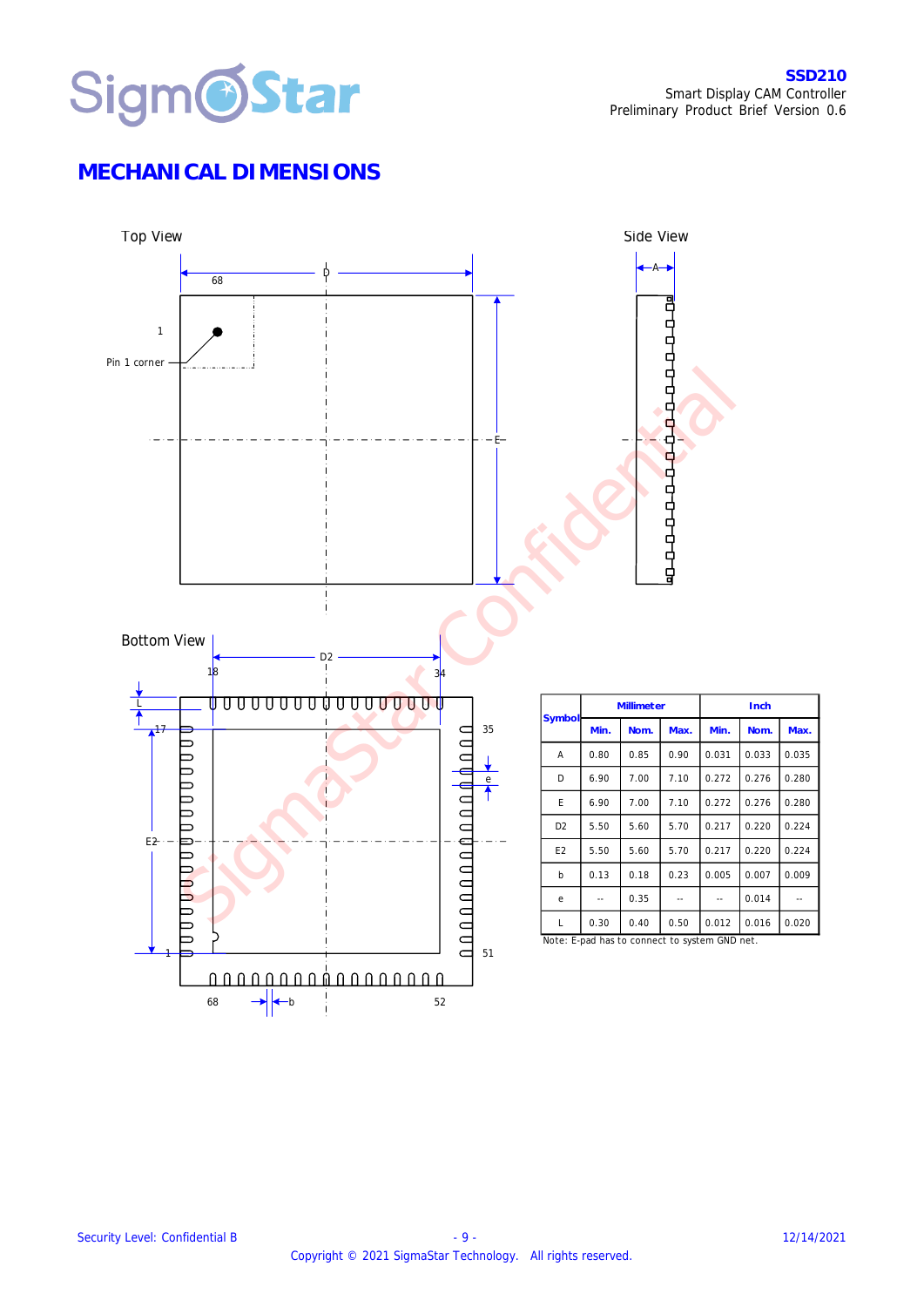

# **ELECTRICAL SPECIFICATIONS**

#### Interface Characteristics

| Parameter                                                                             | Symbol                     | Min.         | Typ.     | Max.      | Unit         |
|---------------------------------------------------------------------------------------|----------------------------|--------------|----------|-----------|--------------|
| <b>DIGITAL INPUTS</b>                                                                 |                            |              |          |           |              |
| Input Voltage, High                                                                   | V <sub>IH</sub>            | VDDP*0.7Note |          |           | $\vee$       |
| Input Voltage, Low                                                                    | $V_{IL}$                   |              |          | 0.8       | $\vee$       |
| Input Current, High                                                                   | $I_{\rm IH}$               |              |          | $-1.0$    | uA           |
| Input Current, Low                                                                    | $\mathsf{I}_{\mathsf{IL}}$ |              |          | 1.0       | uA           |
| Input Capacitance                                                                     |                            |              | 5        |           | pF           |
| <b>DIGITAL OUTPUTS</b>                                                                |                            |              |          |           |              |
| Output Voltage, High                                                                  | V <sub>OH</sub>            | VDDP-0.1Note |          |           | $\vee$       |
| Output Voltage, Low                                                                   | $V_{OL}$                   |              |          | 0.1       | $\vee$       |
| SAR ADC Input                                                                         |                            | $\bigcirc$   |          | $VVDD_33$ | $\vee$       |
| <b>AUDIO OUTPUTS</b>                                                                  |                            |              |          |           |              |
| Line-Out                                                                              |                            |              | 2.54     |           | $Vp-p$       |
| <b>XTAL Specifications</b>                                                            |                            |              |          |           |              |
| Input Voltage, High                                                                   | V <sub>IH</sub>            | 2.0          |          | 3.6       | $\vee$       |
| Input Voltage, Low                                                                    | $V_{IL}$                   | $-0.3$       |          | 0.8       | $\vee$       |
| Clock frequency                                                                       |                            |              | 24       |           | MHz          |
| Crystal accuracy                                                                      |                            |              | $+/-30$  |           | ppm          |
| Long-term jitter                                                                      |                            |              | $+/-500$ |           | ps           |
| Note: VDDP typical voltage is 3.3V or 1.8V<br><b>Recommended Operating Conditions</b> |                            |              |          |           |              |
| Parameter                                                                             | Symbol                     | Min          | Typ.     | Max.      | Unit         |
| 3.3V Supply Voltage                                                                   | $VVDD_33$                  | 3.14         | 3.3      | 3.46      | $\vee$       |
| 1.8V Supply Voltage (DDR II)                                                          | V <sub>VDD_18</sub>        | 1.71         | 1.8      | 1.89      | $\vee$       |
| Core Power Supply Voltage (Core)                                                      | V <sub>VDD_core</sub>      | 0.87         | 0.9      | 0.93      | $\vee$       |
| Ambient Operation Temperature                                                         | TA                         | $-20$        |          | 85        | $^{\circ}$ C |

# Recommended Operating Conditions

| Parameter                        | Symbol                | Min   | Typ. | Max. | Unit         |
|----------------------------------|-----------------------|-------|------|------|--------------|
| 3.3V Supply Voltage              | $VVDD$ 33             | 3.14  | 3.3  | 3.46 |              |
| 1.8V Supply Voltage (DDR II)     | $VVDD_18$             | 1.71  | 1.8  | 1.89 |              |
| Core Power Supply Voltage (Core) | V <sub>VDD_core</sub> | 0.87  | ი 9  | 0.93 |              |
| Ambient Operation Temperature    | Tа                    | $-20$ |      | 85   | $^{\circ}$ C |
| Junction Temperature             |                       |       |      | 125  | $^{\circ}$ C |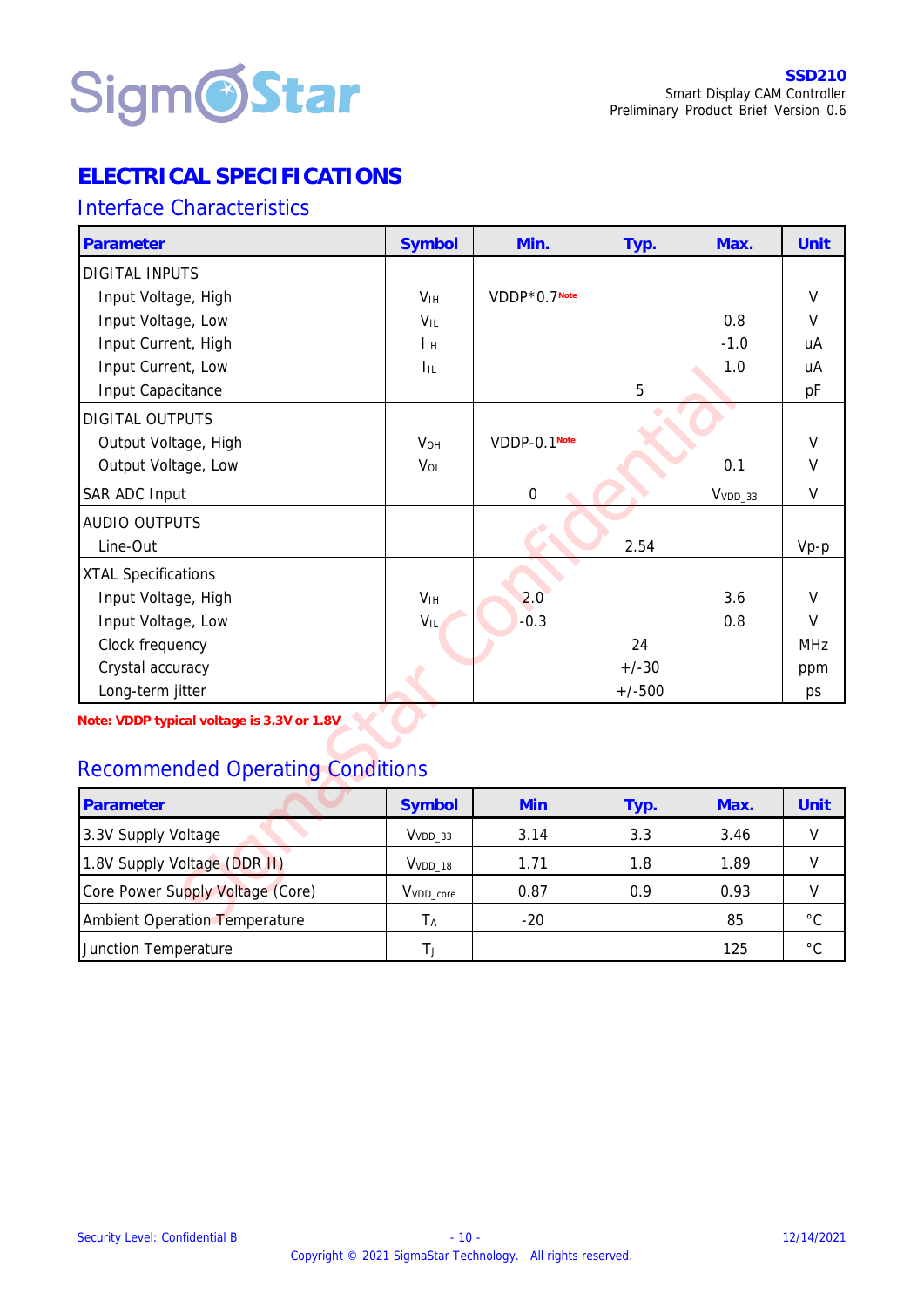

#### Absolute Maximum Ratings

| Parameter                        | Symbol                | Min   | Typ. | Max. | Unit         |
|----------------------------------|-----------------------|-------|------|------|--------------|
| 3.3V Supply Voltage              | $VVDD$ 33             | 297   | 3.3  | 3.63 |              |
| 1.8V Supply Voltage (DDR II)     | $VVDD_18$             |       |      | 1.98 |              |
| Core Power Supply Voltage (Core) | V <sub>VDD</sub> core |       |      | 11   |              |
| Storage Temperature              | <b>STG</b>            | $-40$ |      | 150  | $^{\circ}$ C |

**Note: Stresses above those listed in Absolute Maximum Ratings may cause permanent damage to the device. This is a stress rating only and does not imply functional operation of device. Exposure to absolute maximum ratings for extended periods may affect device reliability.** 

Sigma Star Confidential Confidential Confidential Confidential Confidential Confidential Confidential Confidential Confidential Confidential Confidential Confidential Confidential Confidential Confidential Confidential Con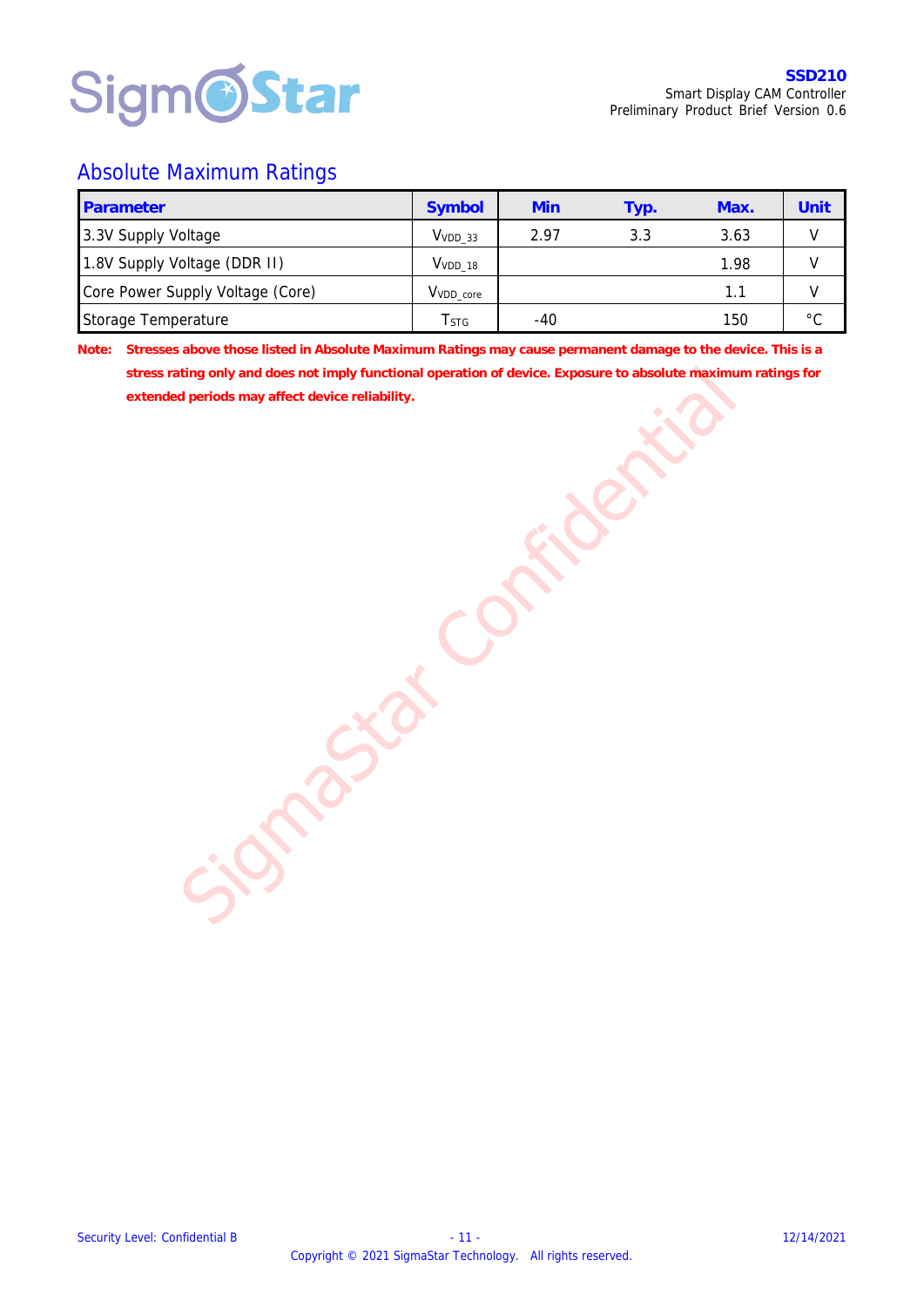

# **HARDWARE POWER SEQUENCE PROCEDURE**

The timing requirements of the hardware reset signal are shown as below:

#### Hardware Reset

HWRESET: Chip Reset; High Reset (Level)

The HWRESET pin is suggested to connect with 3.3V standby as shown in Figure 1. The VIH is 2V (Typ) +/- 10% (2.2V~1.8V); the VIL is 1.2V (Typ) +/- 10% (1.08V~1.32V). The power sequence is as shown in Figure 2.

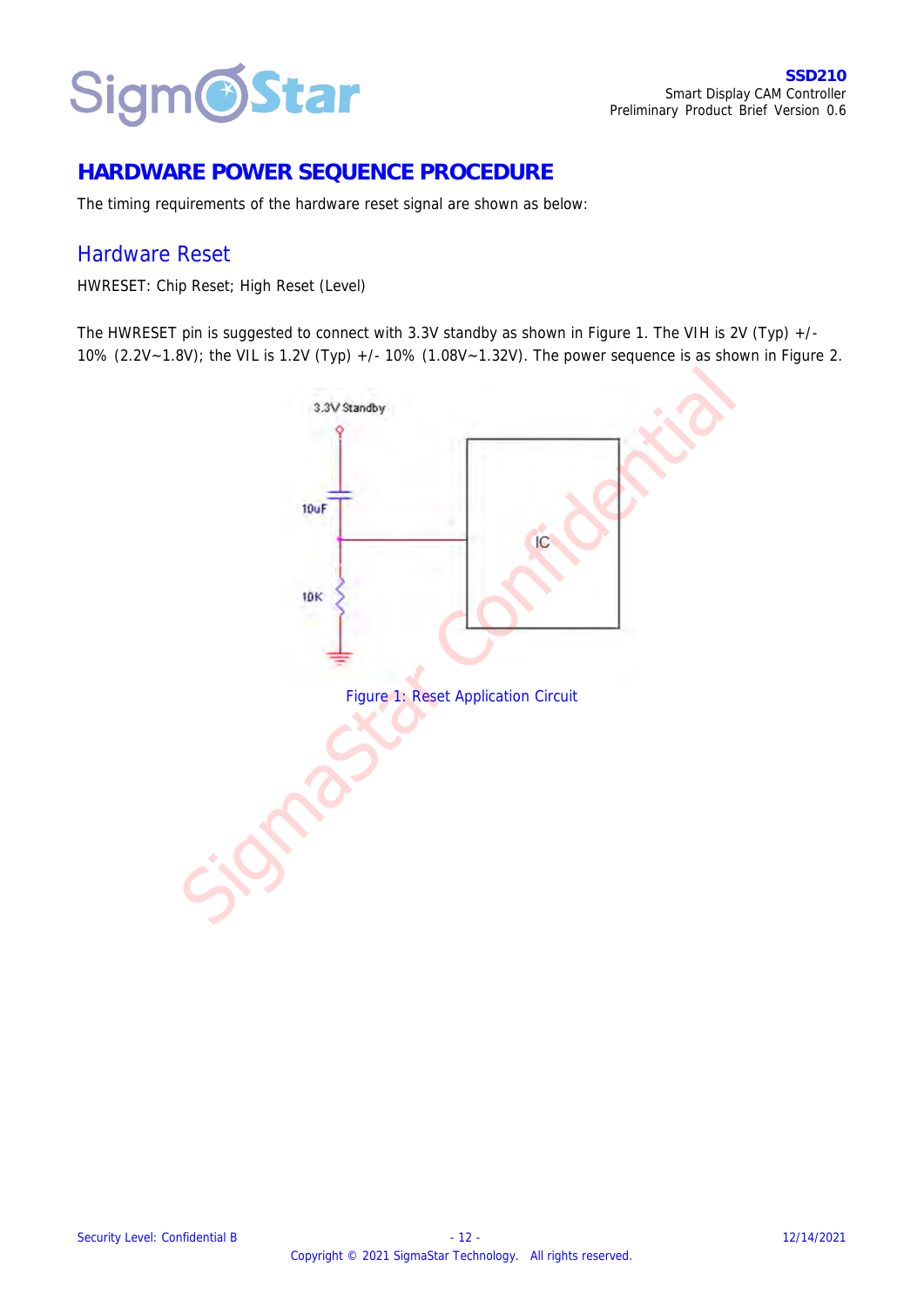

# External Reset IC with External LDO

The timing is shown as Figure 2. The RST and power waveform must satisfy Figure 2 with parameters listed in Table 1.



#### Table 1: Power Requirements

| Time | Description                                                   | Min | Typ. | Max | Unit |
|------|---------------------------------------------------------------|-----|------|-----|------|
| t1   | XTAL stable to Reset falling                                  | h   |      |     | ms   |
| t    | Reset pulse width                                             | h   |      |     | ms   |
| tз   | Normal 3.3V, 1.8V, and VDDC power rising<br>time (0% to 100%) |     |      | 20  | ms   |
|      | Normal 3.3V and 1.8V to VDDC lead time                        |     |      |     | ms   |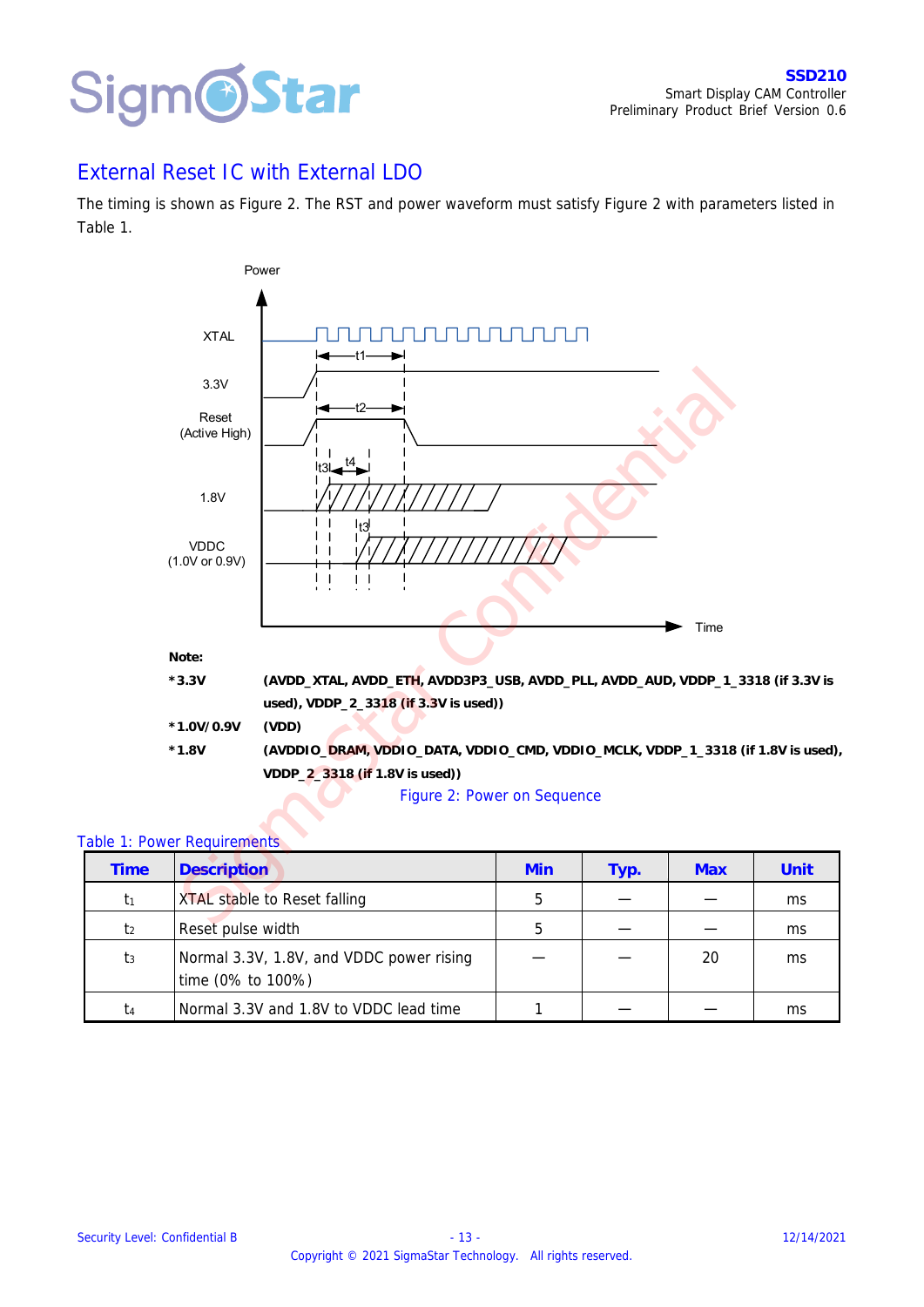

#### Without External Reset IC with External LDO

The timing is shown as Figure 3. The power waveform must satisfy Figure 3 with parameters listed in Table 2.



#### Table 2: Power Requirements

|                             | Figure 3: Power on Sequence                                   |     |      |            |      |  |  |  |  |  |  |  |  |  |
|-----------------------------|---------------------------------------------------------------|-----|------|------------|------|--|--|--|--|--|--|--|--|--|
| Table 2: Power Requirements |                                                               |     |      |            |      |  |  |  |  |  |  |  |  |  |
| Time                        | <b>Description</b>                                            | Min | Typ. | <b>Max</b> | Unit |  |  |  |  |  |  |  |  |  |
| t <sub>1</sub>              | Normal 3.3V, 1.8V, and VDDC power rising<br>time (0% to 100%) |     |      | 20         | ms   |  |  |  |  |  |  |  |  |  |
| t                           | Normal 3.3V and 1.8V to VDDC lead time                        |     |      |            | ms   |  |  |  |  |  |  |  |  |  |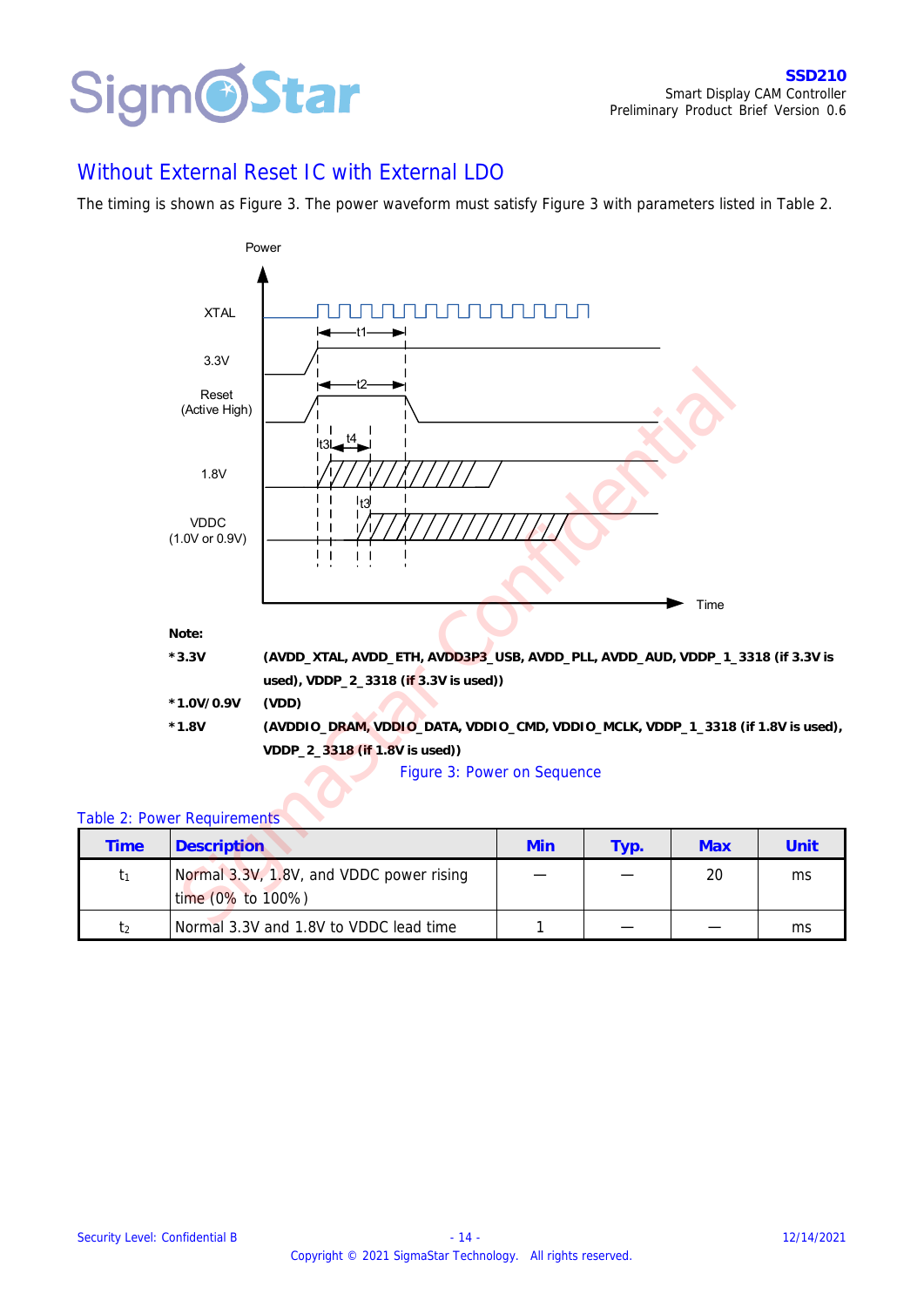

# **MSPI OPERATION EXAMPLE**

This section describes an example of MSPI operation.

- (0) Initialize
- (1) CS goes low
- (2) Write 2-Byte data
- (3) Read 1-Byte data
- (4) CS goes high



I2C clock frequency is configurable between 100KHz and 400KHz.

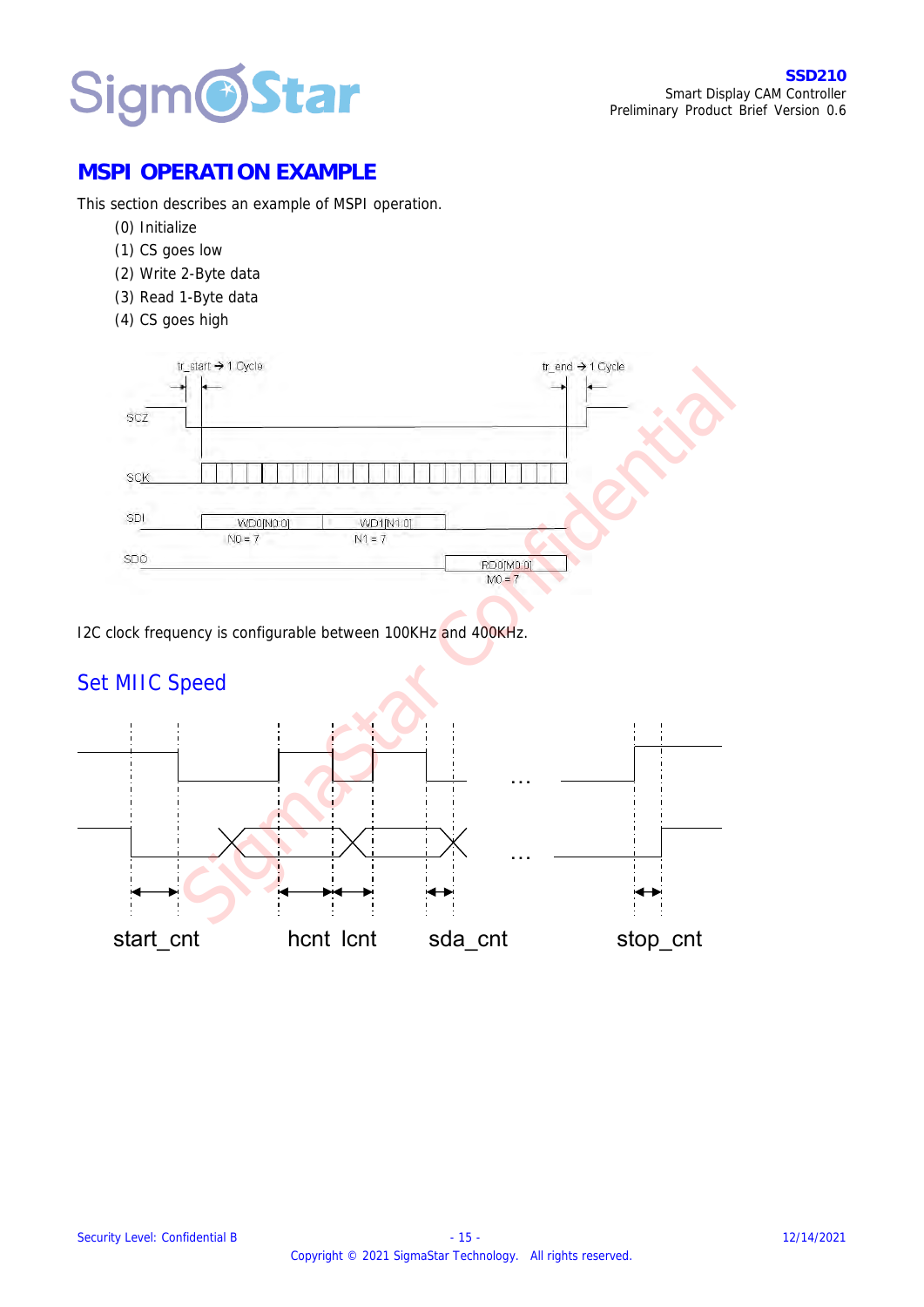

| clk_miic                             | 12MHz      | 24MHz      |
|--------------------------------------|------------|------------|
| lcnt (>1.3us)                        | >16T       | >31T       |
| hcnt $(>0.6us)$                      | >8T        | >15T       |
| start $(>0.6$ us)                    | >8T        | >15T       |
| stop $(>0.6$ us)                     | >8T        | >15T       |
| between start and stop<br>( > 1.3us) | >16T       | >31T       |
| data_latch (>0us)                    | $>0$ T     | $>0$ T     |
| sda change (<0.9us)                  | $<$ 11 $T$ | $<$ 22 $T$ |

| (>1.3US)             |                |                                                          |
|----------------------|----------------|----------------------------------------------------------|
| data_latch (>0us)    | $>0$ T         | $>0$ $\top$                                              |
| sda change (<0.9us)  | < 11T          | < 22T                                                    |
|                      |                |                                                          |
| <b>Register Name</b> | <b>Address</b> | <b>Description</b>                                       |
| reg_stop_cnt         | h08[15:0]      | Sets the SCL and SDA count for stop                      |
| reg_hcnt             | `h09[15:0]     | Sets the SCL clock high-period count                     |
| reg_lcnt             | `h0a[15:0]     | Sets the SCL clock low-period count                      |
| reg_sda_cnt          | h0b[15:0]      | Sets the clock count between falling edge<br>SCL and SDA |
| reg_start_cnt        | `h0c[15:0]     | Sets the SCL and SDA count for start                     |
| reg_data_lat_cnt     | `h0d[15:0]     | Sets the data latch timing                               |
|                      |                |                                                          |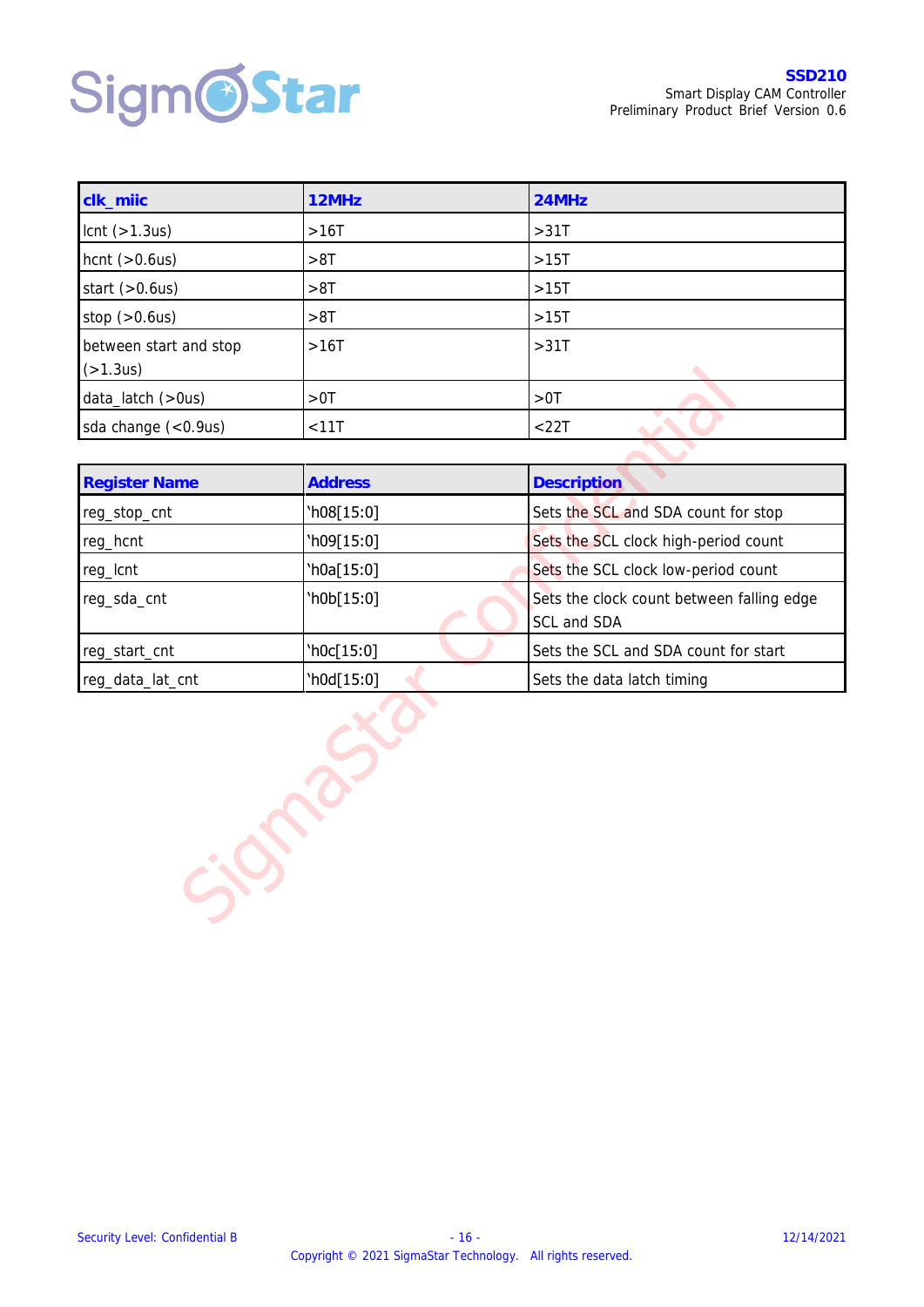

#### **PSPI INTERFACE**

| SS           |                                                                                                                                                                                                                                 |  |  |  |  |  |  |  |  |                                                                                                                       |  |
|--------------|---------------------------------------------------------------------------------------------------------------------------------------------------------------------------------------------------------------------------------|--|--|--|--|--|--|--|--|-----------------------------------------------------------------------------------------------------------------------|--|
| <b>SCLK</b>  |                                                                                                                                                                                                                                 |  |  |  |  |  |  |  |  |                                                                                                                       |  |
| POL=0, PHA=0 |                                                                                                                                                                                                                                 |  |  |  |  |  |  |  |  |                                                                                                                       |  |
| POL=1, PHA=0 |                                                                                                                                                                                                                                 |  |  |  |  |  |  |  |  |                                                                                                                       |  |
| POL=0, PHA=1 |                                                                                                                                                                                                                                 |  |  |  |  |  |  |  |  |                                                                                                                       |  |
| POL=1, PHA=1 |                                                                                                                                                                                                                                 |  |  |  |  |  |  |  |  |                                                                                                                       |  |
| MOSI[3:0]    | a katika kutoka Marejeo kutoka Marejeo kutoka Marejeo kutoka Marejeo kutoka Marejeo kutoka Marejeo kutoka Mare                                                                                                                  |  |  |  |  |  |  |  |  | <u>eliitti kunnattavallisestä erityisestä erityisestä erityisestä erityisestä erityisestä erityisestä erityisestä</u> |  |
| MISO[3:0]    | Allittiliitti kunista kunista kunista kunista kunista kunista kunista kunista kunista kunista kunista kunista<br>Kansan kunista kunista kunista kunista kunista kunista kunista kunista kunista kunista kunista kunista kunista |  |  |  |  |  |  |  |  |                                                                                                                       |  |

| <b>POL</b> | PHA | Transfer                                         |  |  |  |  |
|------------|-----|--------------------------------------------------|--|--|--|--|
|            | 0   | Receive at rising edge, transmit at falling edge |  |  |  |  |
|            | 0   | Receive at falling edge, transmit at rising edge |  |  |  |  |
|            |     | Receive at falling edge, transmit at rising edge |  |  |  |  |
|            |     | Receive at rising edge, transmit at falling edge |  |  |  |  |

Sigmastar C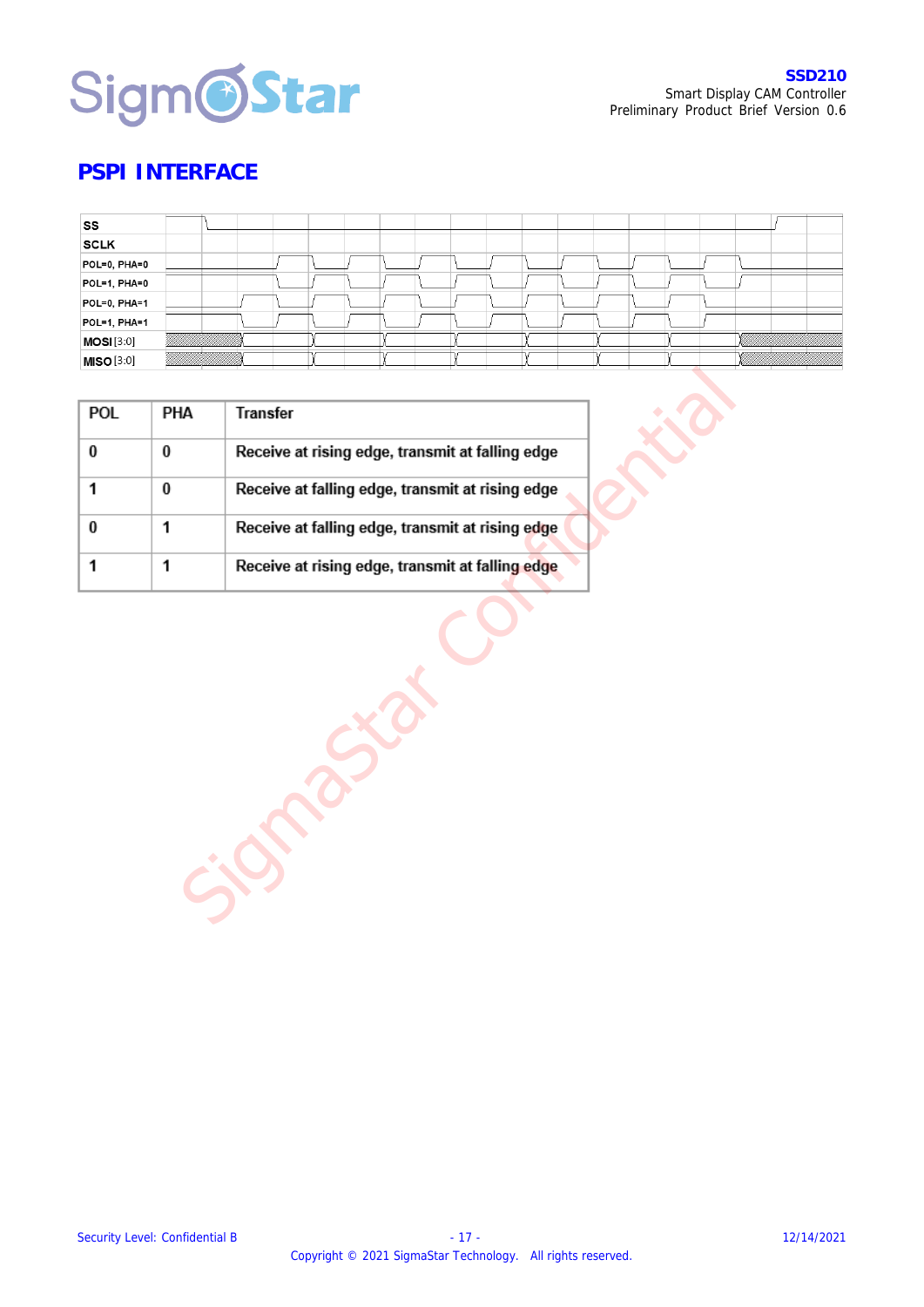

# **EPHY INTERFACE**

| Parameter                              | Min     | <b>Typ</b>    | <b>Max</b>     | Unit  |
|----------------------------------------|---------|---------------|----------------|-------|
| ETHERNET ANALOG INTERFACE (10BASE-T)   |         |               |                |       |
| Analog Input Range                     |         | 5             | 5.6            | Vdp-p |
| Differential Input Impedance           |         | 100           |                | ohm   |
| ETHERNET ANALOG INTERFACE (100BASE-TX) |         |               |                |       |
| Analog Input Range                     | 1.9     | $\mathcal{P}$ | 2.1            | Vdp-p |
| Differential Input Impedance           |         | 100           |                | ohm   |
| Rise/Fall Time                         | 3       | $4 \bullet$   | $\overline{5}$ | ns    |
| Rise/Fall Time Symmetry                |         |               | 0.5            | ns    |
| Duty Cycle Distortion                  | $-0.25$ |               | 0.25           | ns    |
| Amplitude Symmetry                     | 98      | 100           | 102            | $\%$  |
| Overshoot                              |         |               | 5              | %     |

#### 100BASE-TX



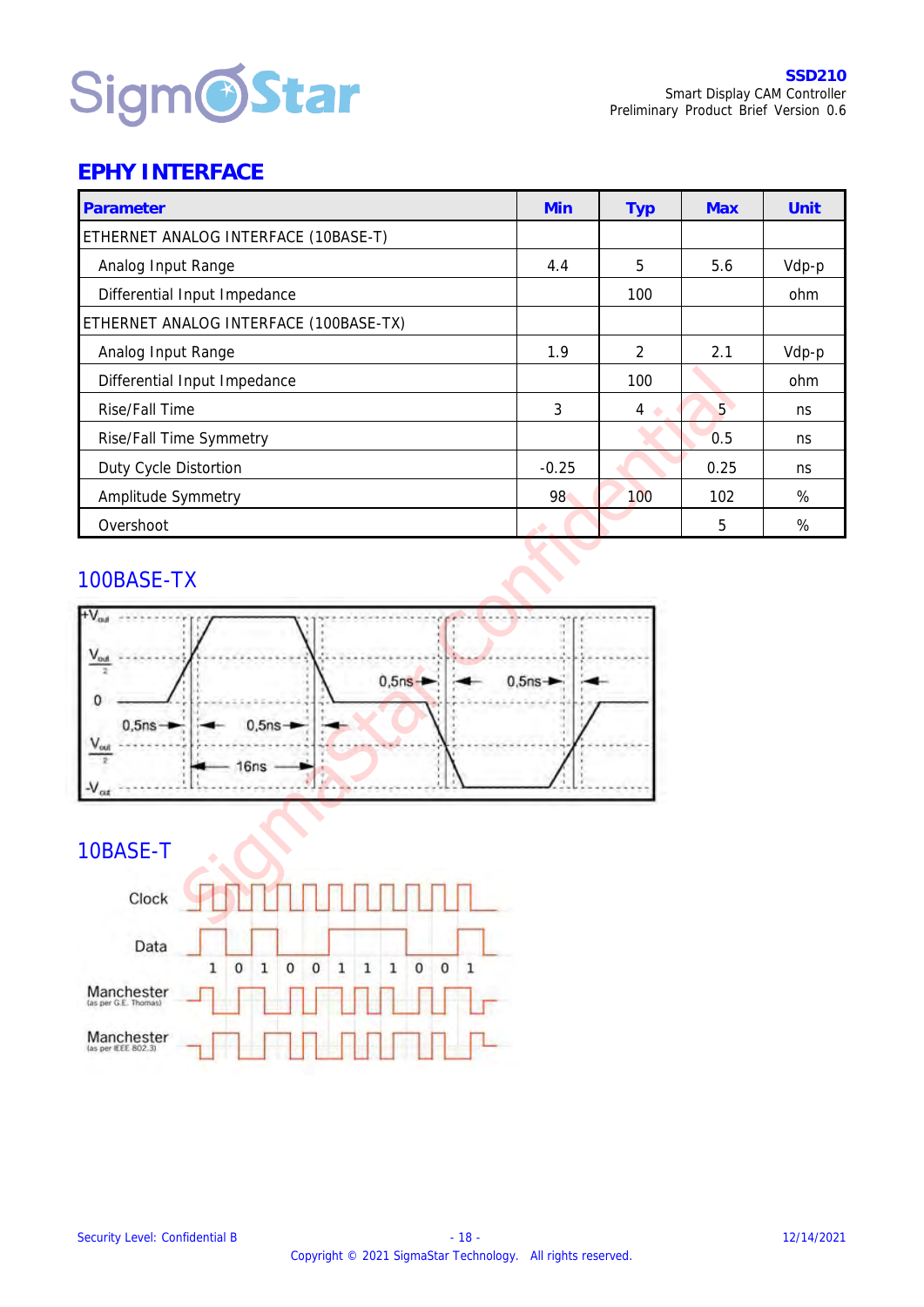

# **THERMAL SIMULATION MODE**

- 1. PCB conditions (JEDEC JESD51-5)
- 2. PCB layers: 2L (1S1P)
- 3. PCB dimensions (mm x mm): 76.2 x 114.3
- 4. PCB thickness (mm): 1.6

| PKG Type | PKG Size (mm) / | PCB Layer | Theta jc (C/W) | Theta jb (C/W) | Ta $(C)$ | Tj (C) | Theta ja (C/W)  |
|----------|-----------------|-----------|----------------|----------------|----------|--------|-----------------|
|          | Pin Count       |           |                |                |          |        | $0 \text{ m/s}$ |
| I<br>QFN | 7x7 / 68L       | 2L        | 10.61          | 12.63          | 70       | 125    | 26.75           |
|          |                 |           |                |                |          |        |                 |